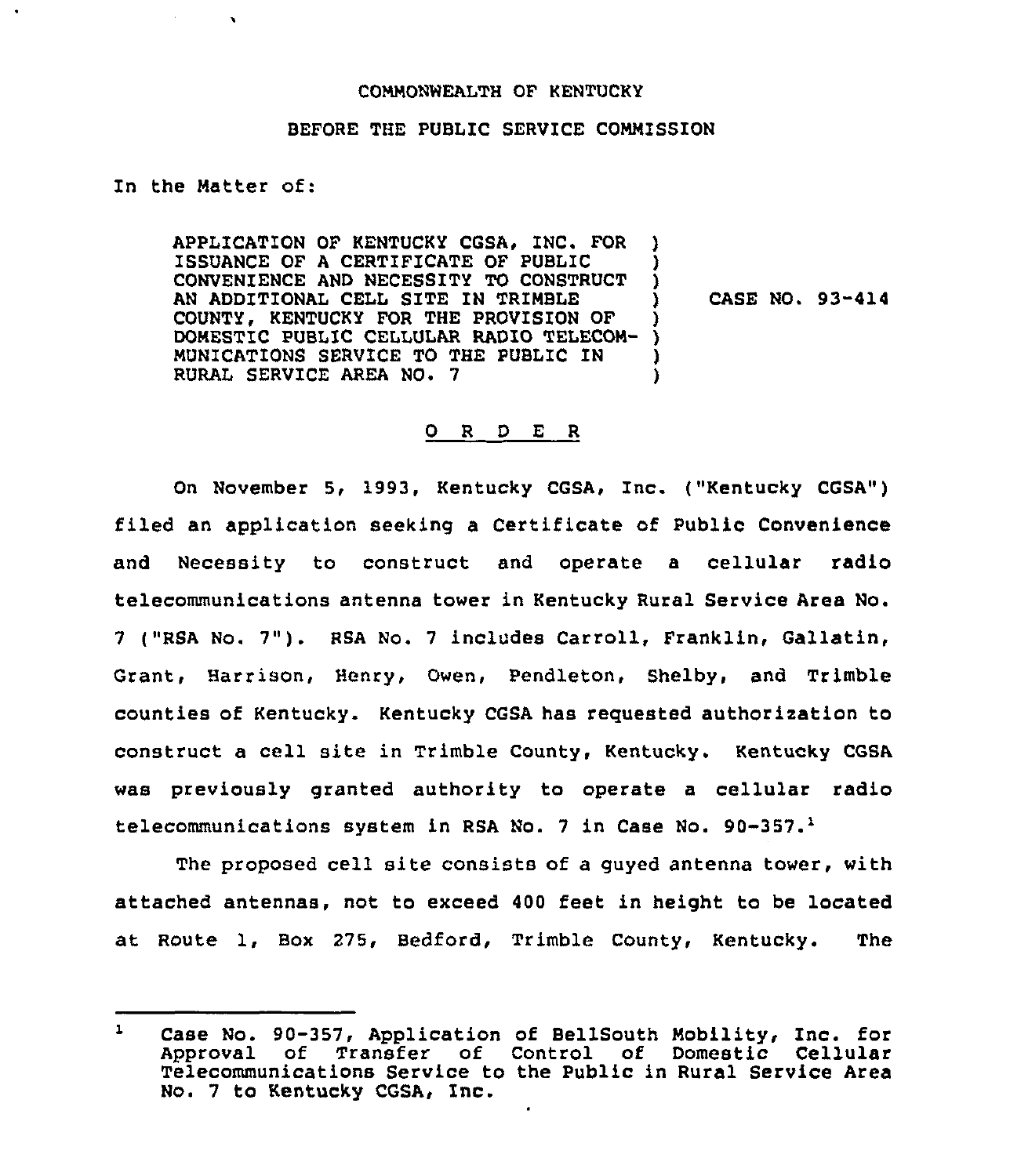coordinates for the proposed cell site are North Latitude  $38^{\circ}$   $36'$ 13.23" by West Longitude 85° 20' 21.85".

 $\sim 10^{-1}$ 

 $\sim$   $\sim$ 

Kentucky CGSA has provided information regarding the structure of the tower, safety measures, and antenna design criteria for the proposed cell site. Based upon the application, the design of the tower and foundation appears to meet the criteria of the Building Officials and Code Administrators International, Inc. National Building Code, with reference to earthquakes, winds, and tornadoes.

Pursuant to KRS 100.324(1), the proposed cell site's construction is exempt from local soning ordinances. Kentucky COSA has filed applications with the Federal Aviation Administration ("FAA") and the Kentucky Airport Zoning Commission ("KAZC") seeking approval for the construction and operation of the proposed cell site. The KAZC application has been approved while the FAA application is pending. No further approvals from the Federal Communications Commission are required.

Kentucky CGSA has filed notices verifying that each property owner and resident within 500 feet of the proposed cell site has been notified of the pending construction. The notice solicited any comments and informed the property owners and residents of their right to intervene. One request for intervention was received and granted by the Commission. However, after discussions with Kentucky CGSA, the intervenor filed a letter on December 1, 1993 indicating that Kentucky CGSA had satisfactorily addressed his concerns regarding the proposed tower's construction and requested

 $-2-$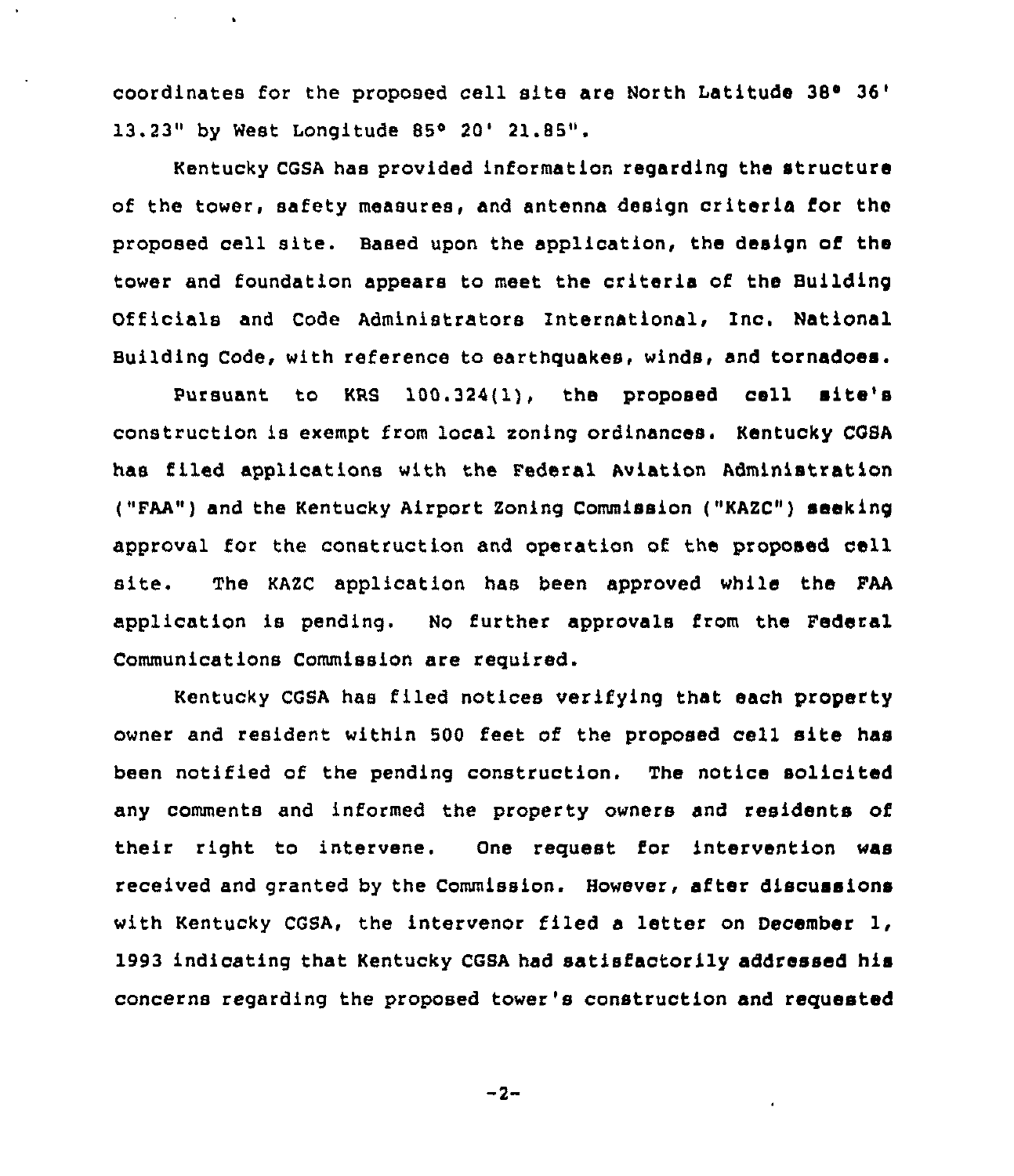withdrawal as an intervenor in this prooeeding. The Commission will treat the intervenor's letter as a motion to withdraw.

Pursuant to KRS 278.280, the Commission is required to determine proper practices to be observed when it finds, upon complaint or on its own motion, that the facilities of any utility aubject to its jurisdiction are unreasonable, unsafe, improper, or insufficient. To assist the Commission in its efforts to comply with this mandate, Kentucky CGSA should notify the Commission if it does not usa this antenna tower to provfde cellular radio telecommunications services in the manner set out in its application and this Order. Upon receipt of such notice, the Commission may, on its own motion, institute proceedings to consider the proper practices, including removal of the unused antenna tower, which should be observed by Kentucky COSA.

The Commission, having considered the evidence of record and being otherwise sufficiently advised, finds that Kentucky CGSA should be granted a Certificate of Public Convenience and Necessity to construct and operate the proposed cell site in RSA No. <sup>7</sup> under its currently approved taritf.

IT IS THEREPORE ORDERED thats

 $\epsilon$ 

**Contract Contract** 

1. Kentucky CGSA be and it hereby is granted a Certificate of Public Convenience and Necessity to construct and operate a guyed antenna tower, with attached antennas, not to exceed 400 Eeet in height to be located at Route 1, Box 275, Bedford, Trimble County, Kentucky. The coordinates for the proposed cell site are North Latitude 38° 36' 13.23" by West Longitude 85° 20' 21.85".

$$
-3 -
$$